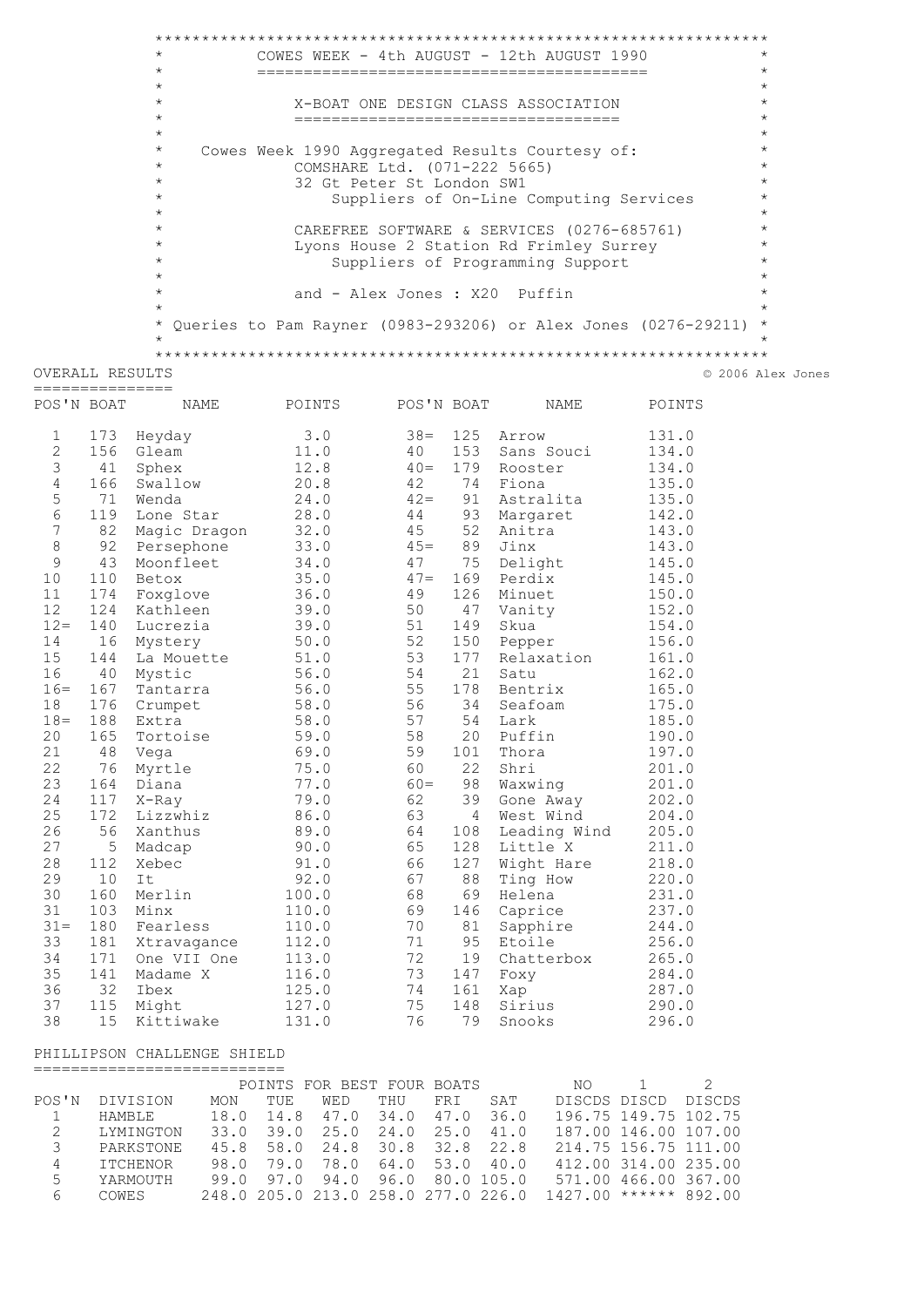|                  | RUN AT 09:54 ON AUG 14 1990 COWES                                                                                                  |   |                         |                  |                         |                        |              |                                |                |         |                                           |                                                 |                    |                                                                                                                      |                                  |           |                                                                                                                                     |                 |
|------------------|------------------------------------------------------------------------------------------------------------------------------------|---|-------------------------|------------------|-------------------------|------------------------|--------------|--------------------------------|----------------|---------|-------------------------------------------|-------------------------------------------------|--------------------|----------------------------------------------------------------------------------------------------------------------|----------------------------------|-----------|-------------------------------------------------------------------------------------------------------------------------------------|-----------------|
| =====            |                                                                                                                                    |   |                         |                  |                         | POINTS                 |              | *********************<br>RACES |                | $\star$ |                                           |                                                 | POINTS TOTALS      |                                                                                                                      |                                  |           |                                                                                                                                     |                 |
|                  | PROVISIONAL OR FINAL F F * F                                                                                                       |   |                         |                  |                         | F                      | $\mathbb{F}$ | $F$ $F$ $F$ $*$                |                |         | $\mathbb{F}$                              | NO                                              | $\mathbf{1}$       | 2                                                                                                                    |                                  |           | POSITION                                                                                                                            |                 |
|                  |                                                                                                                                    |   |                         |                  |                         |                        |              | SA SU * MO TU WE TH FR SA * SU |                |         |                                           |                                                 | DIS-DIS-           | DIS-                                                                                                                 |                                  |           | LIST                                                                                                                                |                 |
|                  |                                                                                                                                    | 4 | 5 *                     |                  | 6                       | $\overline{7}$         | 8            |                                | $9 10 11 * 12$ |         |                                           | CARDS CARD                                      |                    | CARDS                                                                                                                |                                  |           |                                                                                                                                     |                 |
| BOAT             | NAME<br>20 Puffin                                                                                                                  |   |                         |                  |                         |                        |              | 55 36 * 67 51 56 48 48 43 *    |                |         | 2                                         |                                                 |                    | 313.0 246.0 190.0                                                                                                    | POS'N BOAT<br>$\mathbf{1}$       | 32        | NAME<br>Ibex                                                                                                                        | POINTS<br>125.0 |
|                  | 32 Ibex                                                                                                                            |   |                         |                  |                         |                        |              |                                |                |         | 41 29 * 35 16 21 RE RE 53 * RE            |                                                 |                    | 279.0 202.0 125.0                                                                                                    | 2                                |           | 20 Puffin                                                                                                                           | 190.0           |
|                  | 146 Caprice                                                                                                                        |   |                         |                  |                         |                        |              |                                |                |         | 56 40 * 71 63 61 58 DQ 55 * 4             |                                                 |                    | 385.0 308.0 237.0                                                                                                    | 3                                | 146       | Caprice                                                                                                                             | 237.0           |
|                  |                                                                                                                                    |   |                         |                  |                         |                        |              | *********************          |                |         |                                           |                                                 |                    |                                                                                                                      |                                  |           |                                                                                                                                     |                 |
| HAMBLE<br>====== |                                                                                                                                    |   |                         |                  |                         |                        |              | *********************          |                |         |                                           |                                                 |                    |                                                                                                                      |                                  |           |                                                                                                                                     |                 |
|                  |                                                                                                                                    |   |                         | $\star$          |                         | POINTS                 |              | RACES                          |                | $\star$ |                                           |                                                 | POINTS TOTALS      |                                                                                                                      |                                  |           |                                                                                                                                     |                 |
|                  | PROVISIONAL OR FINAL F F *                                                                                                         |   |                         |                  | $\mathbb F$             | F                      | $\mathbb{F}$ | $F$ $F$ $F$ $*$                |                |         | – F                                       | NO                                              | $\mathbf{1}$       | 2                                                                                                                    |                                  |           | POSITION                                                                                                                            |                 |
|                  |                                                                                                                                    |   |                         |                  |                         |                        |              | SA SU * MO TU WE TH FR SA * SU |                |         |                                           | DIS-                                            | DIS-               | DIS-                                                                                                                 |                                  |           | LIST                                                                                                                                |                 |
|                  |                                                                                                                                    | 4 |                         | $5 *$<br>$\star$ | 6                       | 7 8                    |              | $9\ 10\ 11 \ * \ 12$           |                | $\star$ |                                           | CARDS CARD                                      |                    | CARDS                                                                                                                |                                  |           |                                                                                                                                     |                 |
| BOAT             | NAME<br>19 Chatterbox                                                                                                              |   |                         |                  |                         |                        |              |                                |                |         |                                           |                                                 |                    | 60 RE * 69 66 NS 53 RE ND * NS 421.0 342.0 265.0                                                                     | POS'N BOAT<br>$\mathbf{1}$       |           | NAME<br>166 Swallow                                                                                                                 | POINTS<br>20.8  |
|                  | 21 Satu                                                                                                                            |   |                         |                  |                         |                        |              |                                |                |         |                                           |                                                 |                    | 37 RE * 32 58 NS 33 NS 39 * NS 320.0 241.0 162.0                                                                     | 2                                | 71        | Wenda                                                                                                                               | 24.0            |
|                  | 22 Shri                                                                                                                            |   |                         |                  |                         |                        |              |                                |                |         |                                           |                                                 |                    | 50 34 * 47 61 43 57 62 54 * == 324.0 262.0 201.0                                                                     | 3                                |           | 82 Magic Dragon                                                                                                                     | 32.0            |
|                  | 54 Lark                                                                                                                            |   |                         |                  |                         |                        |              |                                |                |         |                                           |                                                 |                    | 53 37 * 60 59 RE 39 38 49 * == 322.0 245.0 185.0                                                                     | 4                                | 174       | Foxglove                                                                                                                            | 36.0            |
|                  | 71 Wenda<br>81 Sapphire                                                                                                            |   | $2 \t 5 \t \times \t 5$ |                  |                         |                        |              |                                |                |         | NS RE * 70 62 63 61 64 58 * NS            | 7 7 DQ 5 11 $* == 112.0$                        |                    | 35.0 24.0<br>378.0 308.0 244.0                                                                                       | 5<br>$5 =$                       | 140       | 124 Kathleen<br>Lucrezia                                                                                                            | 39.0<br>39.0    |
|                  | 82 Magic Dragon                                                                                                                    |   | $10 \, \text{ND}$ * 11  |                  |                         | $\overline{4}$         |              |                                |                |         | $9 \t 8 \t 25 \t 24 \t \cdot \t ==$       | 81.0                                            |                    | 56.0 32.0                                                                                                            | 7                                |           | 172 Lizzwhiz                                                                                                                        | 86.0            |
|                  | 91 Astralita                                                                                                                       |   |                         |                  |                         |                        |              |                                |                |         |                                           |                                                 |                    | 25 DQ * RE 36 NS 18 68 13 * == 291.0 212.0 135.0                                                                     | 8                                |           | 180 Fearless                                                                                                                        | 110.0           |
|                  | 98 Waxwing                                                                                                                         |   |                         |                  |                         |                        |              |                                |                |         | 51 16 * 43 DQ 54 DQ 52 52 * ==            |                                                 |                    | 355.0 278.0 201.0                                                                                                    | 9                                | 171       | One VII One                                                                                                                         | 113.0           |
|                  | 124 Kathleen<br>127 Wight Hare                                                                                                     |   |                         |                  |                         |                        |              | 26 6 * 12 10 29 20 14          |                |         | $3 * ==$<br>58 39 * 66 64 62 49 59 48 * 3 | 88.0                                            |                    | 59.0 39.0<br>348.0 282.0 218.0                                                                                       | 10<br>11                         | 179<br>91 | Rooster<br>Astralita                                                                                                                | 134.0<br>135.0  |
|                  | 128 Little X                                                                                                                       |   |                         |                  |                         |                        |              |                                |                |         | $17$ 27 * 62 52 47 55 57 57 * ==          |                                                 |                    | 330.0 268.0 211.0                                                                                                    | 12                               | 150       | Pepper                                                                                                                              | 156.0           |
|                  | 140 Lucrezia                                                                                                                       |   | 22 NS * 8               |                  |                         |                        |              |                                |                |         | $3$ 17 14 22 14 $* ==$                    | 78.0                                            |                    | 56.0 39.0                                                                                                            | 13                               | 21        | Satu                                                                                                                                | 162.0           |
|                  | 150 Pepper                                                                                                                         |   |                         |                  |                         |                        |              |                                |                |         | $9 * =$                                   | 27 28 * ND 43 37 52 35 41 * 6 285.0 208.0 156.0 |                    |                                                                                                                      | 14                               | 54        | Lark                                                                                                                                | 185.0           |
|                  | 166 Swallow<br>171 One VII One                                                                                                     |   | $14 \quad 1$ *          |                  | $\overline{\mathbf{3}}$ |                        | 1 23         | 98                             |                |         | RE 19 $*$ 28 54 39 59 26 20 $* ==$        |                                                 |                    | 52.8 29.8 20.8<br>226.0 167.0 113.0                                                                                  | 15<br>$15 -$                     | 22<br>98  | Shri<br>Waxwing                                                                                                                     | 201.0<br>201.0  |
|                  | 172 Lizzwhiz                                                                                                                       |   |                         |                  |                         |                        |              |                                |                |         |                                           |                                                 |                    | 13 NS * 21 20 27 23 32 22 * NS 145.0 113.0 86.0                                                                      | 17                               | 128       | Little X                                                                                                                            | 211.0           |
|                  | 174 Foxglove                                                                                                                       |   |                         |                  |                         |                        |              | 23 NS * 2 29 14 3 20 17 * NS   |                |         |                                           | 85.0                                            |                    | 56.0 36.0                                                                                                            | 18                               | 127       | Wight Hare                                                                                                                          | 218.0           |
|                  | 179 Rooster                                                                                                                        |   |                         |                  |                         |                        |              |                                |                |         |                                           |                                                 |                    | 15 ND * 31 42 34 40 DQ 29 * == 253.0 176.0 134.0                                                                     | 19                               | 81        | Sapphire                                                                                                                            | 244.0           |
|                  | 180 Fearless                                                                                                                       |   |                         |                  |                         |                        |              | *********************          |                |         |                                           |                                                 |                    | 40 9 * 33 25 22 43 44 30 * 5 197.0 153.0 110.0                                                                       | 20                               | 19        | Chatterbox                                                                                                                          | 265.0           |
|                  | <b>ITCHENOR</b>                                                                                                                    |   |                         |                  |                         |                        |              |                                |                |         |                                           |                                                 |                    |                                                                                                                      |                                  |           |                                                                                                                                     |                 |
|                  | ========                                                                                                                           |   |                         |                  |                         |                        |              | *********************          |                |         |                                           |                                                 |                    |                                                                                                                      |                                  |           |                                                                                                                                     |                 |
|                  | PROVISIONAL OR FINAL F F *                                                                                                         |   |                         | $^\star$         | F                       | POINTS<br>$\mathbf{F}$ | $\mathbb{F}$ | RACES<br>$F$ $F$ $F$ $*$       |                | $\star$ | – F                                       | NO                                              | POINTS TOTALS<br>1 | 2                                                                                                                    |                                  |           | POSITION                                                                                                                            |                 |
|                  |                                                                                                                                    |   |                         |                  |                         |                        |              | SA SU * MO TU WE TH FR SA * SU |                |         |                                           |                                                 | DIS- DIS-          | DIS-                                                                                                                 |                                  |           | LIST                                                                                                                                |                 |
|                  |                                                                                                                                    | 4 |                         | $5 *$            | 6                       | 7                      | 8            |                                | $91011 * 12$   |         |                                           |                                                 | CARDS CARD         | CARDS                                                                                                                |                                  |           |                                                                                                                                     |                 |
| BOAT             | NAME                                                                                                                               |   |                         | $\star$          |                         |                        |              |                                |                | $\star$ |                                           |                                                 |                    |                                                                                                                      | POS'N BOAT                       |           | NAME                                                                                                                                | POINTS          |
| 10 It            | 15 Kittiwake                                                                                                                       |   |                         |                  | 30 4 * 49 34            |                        |              | 3 DQ 73                        |                |         |                                           |                                                 |                    | $6 * == 242.0 165.0 92.0$<br>$44 == * 50 37 53 DQ 17 27 * == 261.0 184.0 131.0$                                      | $\mathbf{1}$<br>2                |           | 16 Mystery<br>40 Mystic                                                                                                             | 50.0<br>56.0    |
|                  | 16 Mystery                                                                                                                         |   |                         |                  |                         |                        |              |                                |                |         |                                           |                                                 |                    | 46 8 $\star$ 36 30 25 6 7 12 $\star$ == 116.0 80.0 50.0                                                              | 3                                | 112       | Xebec                                                                                                                               | 91.0            |
|                  | 39 Gone Away                                                                                                                       |   |                         |                  |                         |                        |              |                                |                |         |                                           |                                                 |                    | == NS * 54 55 51 RE 42 NS * == 358.0 279.0 202.0 4 10 It                                                             |                                  |           |                                                                                                                                     | 92.0            |
|                  | 40 Mystic                                                                                                                          |   |                         |                  |                         |                        |              |                                |                |         |                                           |                                                 |                    | 7 13 * 26 2 26 17 11 47 * == 129.0 82.0 56.0                                                                         | 5                                |           | 103 Minx                                                                                                                            | 110.0           |
|                  | 52 Anitra<br>101 Thora                                                                                                             |   |                         |                  |                         |                        |              |                                |                |         |                                           |                                                 |                    | $21$ 32 * 48 28 49 50 50 18 * == 243.0 193.0 143.0<br>ND RE * 58 47 58 34 61 == * == 337.0 258.0 197.0               | 6 <sup>6</sup><br>$\overline{7}$ |           | 181 Xtravagance<br>141 Madame X                                                                                                     | 112.0<br>116.0  |
|                  | 103 Minx                                                                                                                           |   |                         |                  |                         |                        |              |                                |                |         |                                           |                                                 |                    | 54 RE * 22 27 30 RE 31 RE * == 264.0 187.0 110.0                                                                     | 8                                |           | 15 Kittiwake                                                                                                                        | 131.0           |
|                  | 112 Xebec                                                                                                                          |   |                         |                  |                         |                        |              |                                |                |         |                                           |                                                 |                    | $42$ 17 * 14 31 52 12 34 == * == 222.0 143.0 91.0                                                                    | 9                                |           | 52 Anitra                                                                                                                           | 143.0           |
|                  | 141 Madame X                                                                                                                       |   |                         |                  |                         |                        |              |                                |                |         |                                           |                                                 |                    | $20\ 23 \times 55\ 22\ 42\ 38\ 19\ 37 \times 7 = 213.0\ 158.0\ 116.0$<br>$48 == * 456046304733 * == 261.0201.0154.0$ | 10<br>11                         | 149       | 169 Perdix<br>Skua                                                                                                                  | 145.0<br>154.0  |
|                  | 149 Skua<br>169 Perdix                                                                                                             |   |                         |                  |                         |                        |              |                                |                |         |                                           |                                                 |                    | 43 20 * NS 56 NS 29 18 42 * == 303.0 224.0 145.0                                                                     | 12                               | 177       | Relaxation                                                                                                                          | 161.0           |
|                  | 177 Relaxation 35 == * 53 44 31 35 51 51 * == 265.0 212.0 161.0<br>181 Xtravagance 11 10 * 40 RE 24 44 45 4 * == 234.0 157.0 112.0 |   |                         |                  |                         |                        |              |                                |                |         |                                           |                                                 |                    |                                                                                                                      | 13                               | 101       | Thora                                                                                                                               | 197.0           |
|                  |                                                                                                                                    |   |                         |                  |                         |                        |              |                                |                |         |                                           |                                                 |                    |                                                                                                                      | 14                               |           | 39 Gone Away                                                                                                                        | 202.0           |
|                  | LYMINGTON                                                                                                                          |   |                         |                  |                         |                        |              | *********************          |                |         |                                           |                                                 |                    |                                                                                                                      |                                  |           |                                                                                                                                     |                 |
|                  | =========                                                                                                                          |   |                         |                  |                         |                        |              | *********************          |                |         |                                           |                                                 |                    |                                                                                                                      |                                  |           |                                                                                                                                     |                 |
|                  |                                                                                                                                    |   |                         | $\star$          |                         |                        |              | POINTS RACES *                 |                |         |                                           | POINTS TOTALS                                   |                    |                                                                                                                      |                                  |           |                                                                                                                                     |                 |
|                  | PROVISIONAL OR FINAL F F * F F F F F F F * F NO                                                                                    |   |                         |                  |                         |                        |              |                                |                |         |                                           |                                                 | $\mathbf{1}$       | $\overline{2}$                                                                                                       |                                  |           | POSITION                                                                                                                            |                 |
|                  |                                                                                                                                    |   |                         |                  |                         |                        |              |                                |                |         | 4 5 * 6 7 8 9 10 11 * 12                  | SA SU * MO TU WE TH FR SA * SU DIS- DIS- DIS-   |                    | CARDS CARD CARDS                                                                                                     |                                  |           | LIST                                                                                                                                |                 |
| BOAT             | NAME                                                                                                                               |   |                         | $\star$          |                         |                        |              |                                |                | $\star$ |                                           |                                                 |                    |                                                                                                                      |                                  |           | POS'N BOAT NAME                                                                                                                     | POINTS          |
|                  | 48 Veqa                                                                                                                            |   |                         |                  |                         |                        |              |                                |                |         |                                           |                                                 |                    | 34 25 * 16 14 16 25 23 26 * RE 120.0 94.0 69.0                                                                       | $\sim$ 1                         |           | 156 Gleam                                                                                                                           | 11.0            |
|                  | 56 Xanthus<br>69 Helena                                                                                                            |   |                         |                  |                         |                        |              |                                |                |         |                                           |                                                 |                    |                                                                                                                      |                                  |           | NS NS * 42 40 18 26 24 21 * == 171.0 129.0 89.0 2 119 Lone Star<br>NS 35 * 61 65 59 DQ 55 56 * == 373.0 296.0 231.0 3 92 Persephone | 28.0<br>33.0    |
|                  | 76 Myrtle                                                                                                                          |   |                         |                  |                         |                        |              |                                |                |         |                                           |                                                 |                    | NS RE * 23 9 28 28 46 15 * == 149.0 103.0 75.0                                                                       | 4                                |           | 144 La Mouette                                                                                                                      | 51.0            |
|                  | 79 Snooks                                                                                                                          |   |                         |                  |                         |                        |              |                                |                |         |                                           |                                                 |                    | RE RE * ND RE ND NS 65 NS * == 454.0 375.0 296.0                                                                     | 5                                |           | 176 Crumpet                                                                                                                         | 58.0            |
|                  | 88 Ting How                                                                                                                        |   |                         |                  |                         |                        |              |                                |                |         |                                           |                                                 |                    | 57 38 * 63 RE 57 62 56 45 * NS 360.0 283.0 220.0                                                                     | $5 =$                            |           | 188 Extra                                                                                                                           | 58.0            |
|                  | 92 Persephone<br>93 Margaret                                                                                                       |   |                         |                  |                         |                        |              |                                |                |         | 6 NS * 9 5 20 7 12 31 * ==                |                                                 |                    | 84.0 53.0 33.0<br>28 RE * 27 26 49 60 40 NS * NS 281.0 202.0 142.0                                                   | $7\phantom{.0}$<br>8             | 48        | Veqa<br>76 Myrtle                                                                                                                   | 69.0<br>75.0    |
|                  | 117 X-Ray                                                                                                                          |   |                         |                  |                         |                        |              |                                |                |         |                                           |                                                 |                    | 29 12 * 13 38 11 21 58 34 * NS 175.0 117.0 79.0                                                                      | 9                                | 164       | Diana                                                                                                                               | 77.0            |
|                  | 119 Lone Star 1 NS * 24 12 2 22 6 8 * ==<br>144 La Mouette 16 ND * 18 13 15 5 43 38 * ==                                           |   |                         |                  |                         |                        |              |                                |                |         |                                           |                                                 |                    | 74.0 50.0 28.0                                                                                                       | 10                               | 117       | X-Ray                                                                                                                               | 79.0            |
|                  |                                                                                                                                    |   |                         |                  |                         |                        |              |                                |                |         |                                           |                                                 |                    | $16 \text{ ND } \star 18 13 15 5 43 38 \star == 132.0 89.0 51.0$                                                     | 11                               |           | 56 Xanthus                                                                                                                          | 89.0            |
|                  | 147 Foxy<br>156 Gleam                                                                                                              |   |                         |                  |                         |                        |              |                                |                |         |                                           |                                                 |                    | NS NS * 65 NS NS DQ 63 NS * NS 442.0 363.0 284.0<br>4 NS * 7 15 4 2 3 2 * == 33.0 18.0 11.0                          | 12<br>13                         |           | 160 Merlin<br>93 Margaret                                                                                                           | 100.0<br>142.0  |
|                  | 160 Merlin                                                                                                                         |   |                         |                  |                         |                        |              |                                |                |         |                                           |                                                 |                    |                                                                                                                      | 14                               |           | 88 Ting How                                                                                                                         | 220.0           |
|                  | 161 Xap                                                                                                                            |   |                         |                  |                         |                        |              |                                |                |         |                                           |                                                 |                    | 32 14 * 17 23 44 45 16 RE * == 222.0 145.0 100.0<br>== 18 * 52 NS NS DQ NS == * == 445.0 366.0 287.0                 | 15                               | 69        | Helena                                                                                                                              | 231.0           |
|                  | 164 Diana                                                                                                                          |   |                         |                  |                         |                        |              |                                |                |         |                                           |                                                 |                    | 38 RE * 25 48 12 47 4 36 * == 172.0 124.0 77.0                                                                       | 16                               | 147       | Foxy                                                                                                                                | 284.0           |
|                  | 176 Crumpet<br>188 Extra                                                                                                           |   |                         |                  |                         |                        |              |                                |                |         |                                           |                                                 |                    | 31 NS * 19 24 8 52 15 16 * NS 134.0 82.0 58.0<br>12 3 * 4 19 RE 10 37 25 * 1 172.0 95.0 58.0                         | 17<br>18                         | 161<br>79 | Xap<br>Snooks                                                                                                                       | 287.0<br>296.0  |
|                  |                                                                                                                                    |   |                         |                  |                         |                        |              | *********************          |                |         |                                           |                                                 |                    |                                                                                                                      |                                  |           |                                                                                                                                     |                 |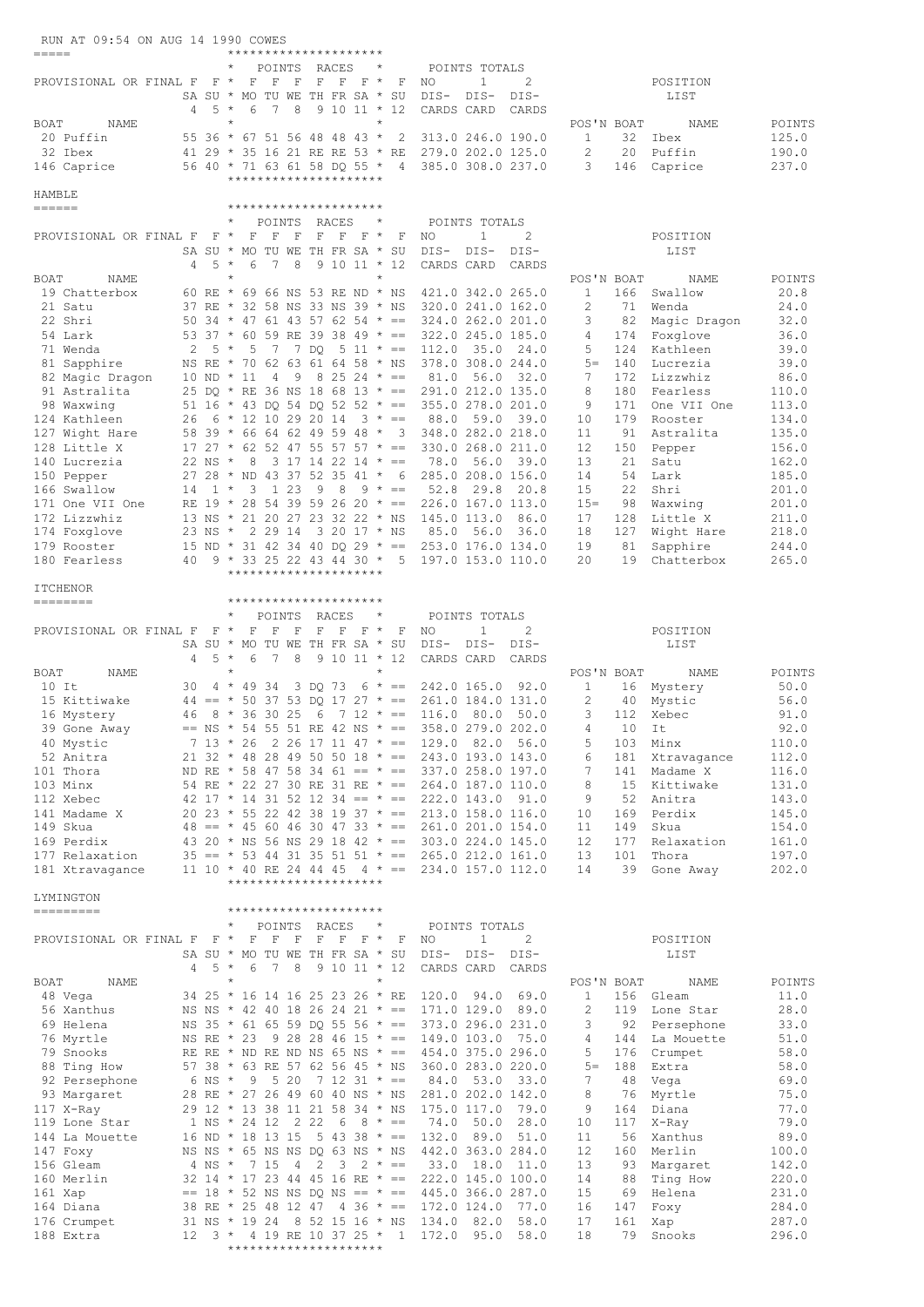## PARKSTONE

| =========                          |            | *********************                                  |                                          |             |                                                                                                              |                       |                          |                |
|------------------------------------|------------|--------------------------------------------------------|------------------------------------------|-------------|--------------------------------------------------------------------------------------------------------------|-----------------------|--------------------------|----------------|
|                                    |            | POINTS RACES                                           | $^{\star}$                               |             | POINTS TOTALS                                                                                                |                       |                          |                |
| PROVISIONAL OR FINAL F F *         |            | $\mathbb{F}$                                           | FFFFFF*FNO                               |             | $\mathbf{1}$<br>2                                                                                            |                       | POSITION                 |                |
|                                    |            | SA SU * MO TU WE TH FR SA * SU                         |                                          |             | DIS-<br>$DIS-$<br>$DIS-$                                                                                     |                       | LIST                     |                |
| BOAT<br>NAME                       | $5 *$<br>4 | 7<br>8<br>6<br>$\star$                                 | $91011 * 12$<br>$\star$                  |             | CARDS CARD<br>CARDS                                                                                          | POS'N BOAT            | NAME                     | POINTS         |
| 41 Sphex                           | NS         | $2 * 10$<br>8<br>6                                     | 2<br>$1 * NS$<br>4                       |             | 30.8<br>20.8<br>12.8                                                                                         | $\mathbf{1}$          | 173 Heyday               | 3.0            |
| 43 Moonfleet                       |            | 8 RE * 41 32 5 15                                      | $9 \quad 5 \quad * \quad == \quad 107.0$ |             | 66.0<br>34.0                                                                                                 | 2<br>41               | Sphex                    | 12.8           |
| 47 Vanity                          |            |                                                        |                                          |             | 39 24 * 59 34 55 32 54 32 * == 266.0 207.0 152.0                                                             | 3                     | 43 Moonfleet             | 34.0           |
| 74 Fiona                           |            |                                                        |                                          |             | 33 15 * 44 39 54 31 21 NS * == 268.0 189.0 135.0                                                             | 4<br>167              | Tantarra                 | 56.0           |
| 89 Jinx                            |            |                                                        |                                          |             | 49 31 * 51 11 RE 42 39 NS * == 299.0 220.0 143.0                                                             | 5<br>165              | Tortoise                 | 59.0           |
| 108 Leading Wind                   |            |                                                        |                                          |             | 24 RE * 64 57 50 54 60 44 * == 329.0 265.0 205.0                                                             | 6                     | 74 Fiona                 | 135.0          |
| 126 Minuet<br>165 Tortoise         |            | $3 \text{ ND } \star 15 21 13 24 27 10 \star == 110.0$ |                                          |             | $36$ 22 * 46 46 38 36 30 46 * == 242.0 196.0 150.0<br>83.0<br>59.0                                           | 7<br>89<br>8          | Jinx<br>126 Minuet       | 143.0<br>150.0 |
| 167 Tantarra                       |            | $==$ DQ * 20 18 36 11 36 7 * == 128.0                  |                                          |             | 92.0<br>56.0                                                                                                 | 9                     | 47 Vanity                | 152.0          |
| 173 Heyday                         |            | $== == * 1$ DO 1 1 1 NS $* == 159.0$ 80.0              |                                          |             | 3.0                                                                                                          | 10                    | 108 Leading Wind         | 205.0          |
|                                    |            | *********************                                  |                                          |             |                                                                                                              |                       |                          |                |
| YARMOUTH                           |            |                                                        |                                          |             |                                                                                                              |                       |                          |                |
| ========                           |            | *********************                                  |                                          |             |                                                                                                              |                       |                          |                |
| PROVISIONAL OR FINAL F             | $F \star$  | POINTS<br>$F$ F<br>$\mathbf F$                         | RACES<br>$\star$<br>$F$ $F$ $F$ $*$      | $\mathbf F$ | POINTS TOTALS<br>$\mathbf{1}$<br>2<br>NO                                                                     |                       | POSITION                 |                |
|                                    |            | SA SU * MO TU WE TH FR SA * SU                         |                                          |             | DIS- DIS-<br>$DIS-$                                                                                          |                       | LIST                     |                |
|                                    | $5 *$<br>4 | 6<br>7 8                                               | $91011 * 12$                             |             | CARDS CARD<br>CARDS                                                                                          |                       |                          |                |
| BOAT<br>NAME                       |            |                                                        |                                          |             |                                                                                                              | POS'N BOAT            | NAME                     | POINTS         |
| 4 West Wind                        |            |                                                        |                                          |             | 45 26 $\star$ 29 NS NS 19 ND == $\star$ == 362.0 283.0 204.0                                                 | $\mathbf{1}$          | 110 Betox                | 35.0           |
| 5 Madcap                           |            |                                                        |                                          |             | 18 NS * 39 DQ 19 13 DQ 19 * == 244.0 167.0 90.0                                                              | $\mathbf{2}$          | 5 Madcap                 | 90.0           |
| 34 Seafoam                         |            |                                                        |                                          |             | 47 7 * 30 50 45 56 DQ 50 * RE 308.0 231.0 175.0                                                              | 3                     | 115 Might                | 127.0          |
| 75 Delight                         |            |                                                        |                                          |             | 52 33 * 57 17 48 51 29 NS * == 281.0 202.0 145.0<br>$== == * 68 49 60 == == * == * 414.0 335.0 256.0$        | $\overline{4}$<br>5   | 125 Arrow                | 131.0          |
| 95 Etoile<br>110 Betox             | $511 *$    | - 6                                                    |                                          |             | $6$ 10 41 13 23 * == 99.0 58.0 35.0                                                                          | 153<br>6              | Sans Souci<br>75 Delight | 134.0<br>145.0 |
| 115 Might                          |            |                                                        |                                          |             | 19 30 * 56 41 41 NS 10 35 * NS 262.0 183.0 127.0                                                             | 7                     | 178 Bentrix              | 165.0          |
| 125 Arrow                          |            |                                                        |                                          |             | $== == * 37 33 33 37 28 40 * == 208.0 168.0 131.0$                                                           | 8                     | 34 Seafoam               | 175.0          |
| 148 Sirius                         |            |                                                        |                                          |             | 9 NS * NS 53 NS NS NS NS * NS 448.0 369.0 290.0                                                              | 9                     | 4 West Wind              | 204.0          |
| 153 Sans Souci                     |            |                                                        |                                          |             | 59 21 * 38 45 ND 27 41 28 * == 256.0 179.0 134.0                                                             | 10                    | 95 Etoile                | 256.0          |
| 178 Bentrix                        |            |                                                        |                                          |             | $== == * 34 \text{ ND } 32 46 53 == * == 321.0 242.0 165.0$                                                  | 11<br>148             | Sirius                   | 290.0          |
|                                    |            | *********************                                  |                                          |             |                                                                                                              |                       |                          |                |
| LIFEBOAT SPOONS<br>--------------- |            | *********************                                  |                                          |             |                                                                                                              |                       |                          |                |
|                                    |            | POINTS RACES                                           | $\star$                                  |             | POINTS TOTALS                                                                                                |                       |                          |                |
| PROVISIONAL OR FINAL F F * F       |            | $F$ F                                                  | F F<br>$F^*$                             | F           | 2<br>NO.<br>$\mathbf{1}$                                                                                     |                       | POSITION                 |                |
|                                    |            | SA SU * MO TU WE TH FR SA * SU                         |                                          |             | DIS- DIS-<br>$DIS-$                                                                                          |                       | LIST                     |                |
|                                    | $5 *$<br>4 | 6<br>7<br>8                                            | $91011 * 12$                             |             | CARDS CARD<br>CARDS                                                                                          |                       |                          |                |
| BOAT<br>NAME                       |            | $\star$                                                | $\star$                                  |             |                                                                                                              | POS'N BOAT            | NAME                     | POINTS         |
| 5 Madcap                           |            |                                                        |                                          |             | 18 NS * 39 DQ 19 13 DQ 19 * == 244.0 167.0 90.0                                                              | $\mathbf{1}$          | 173 Heyday               | 3.0            |
| 15 Kittiwake<br>16 Mystery         |            | 46 8 * 36 30 25                                        |                                          |             | $44 == * 50 37 53 DQ 17 27 * == 261.0 184.0 131.0$<br>$6 \t 7 \t 12 \t \cdot \t == \t 116.0 \t 80.0$<br>50.0 | 2<br>$\mathbf{3}$     | 156 Gleam<br>166 Swallow | 11.0<br>20.8   |
| 19 Chatterbox                      |            |                                                        |                                          |             | 60 RE * 69 66 NS 53 RE ND * NS 421.0 342.0 265.0                                                             | 4                     | 174 Foxglove             | 36.0           |
| 20 Puffin                          |            |                                                        |                                          |             | 55 36 * 67 51 56 48 48 43 * 2 313.0 246.0 190.0                                                              | 5                     | 124 Kathleen             | 39.0           |
| 22 Shri                            |            |                                                        |                                          |             | 50 34 * 47 61 43 57 62 54 * == 324.0 262.0 201.0                                                             | 6                     | 16 Mystery               | 50.0           |
| 34 Seafoam                         |            | 47 7 * 30 50 45 56 DQ 50 * RE                          |                                          |             | 308.0 231.0 175.0                                                                                            | $\overline{7}$<br>144 | La Mouette               | 51.0           |
| 39 Gone Away                       |            |                                                        |                                          |             | == NS * 54 55 51 RE 42 NS * == 358.0 279.0 202.0                                                             | 8<br>40               | Mystic                   | 56.0           |
| 40 Mystic                          |            |                                                        |                                          |             | 7 13 * 26 2 26 17 11 47 * == 129.0 82.0 56.0                                                                 | 9<br>48               | Vega                     | 69.0           |
| 47 Vanity<br>48 Vega               |            | 34 25 * 16 14 16 25 23 26 * RE 120.0 94.0              |                                          |             | 39 24 * 59 34 55 32 54 32 * == 266.0 207.0 152.0<br>69.0                                                     | 10<br>76<br>11<br>164 | Myrtle<br>Diana          | 75.0<br>77.0   |
| 52 Anitra                          |            |                                                        |                                          |             | $21$ 32 * 48 28 49 50 50 18 * == 243.0 193.0 143.0                                                           | 12                    | 5 Madcap                 | 90.0           |
| 54 Lark                            |            |                                                        |                                          |             | 53 37 * 60 59 RE 39 38 49 * == 322.0 245.0 185.0                                                             | 13<br>181             | Xtravagance              | 112.0          |
| 74 Fiona                           |            |                                                        |                                          |             | 33 15 * 44 39 54 31 21 NS * == 268.0 189.0 135.0                                                             | 14                    | 171 One VII One          | 113.0          |
| 75 Delight                         |            |                                                        |                                          |             | 52 33 * 57 17 48 51 29 NS * == 281.0 202.0 145.0                                                             | 15<br>141             | Madame X                 | 116.0          |
| 76 Myrtle                          |            |                                                        |                                          |             | NS RE * 23 9 28 28 46 15 * == 149.0 103.0 75.0                                                               | 16                    | 115 Might                | 127.0          |
| 79 Snooks                          |            |                                                        |                                          |             | RE RE * ND RE ND NS 65 NS * == $454.0$ 375.0 296.0                                                           | 17<br>15<br>153       | Kittiwake                | 131.0<br>134.0 |
| 89 Jinx<br>98 Waxwing              |            |                                                        |                                          |             | 49 31 * 51 11 RE 42 39 NS * == 299.0 220.0 143.0<br>51 16 * 43 DQ 54 DQ 52 52 * == 355.0 278.0 201.0         | 18<br>$18 =$<br>179   | Sans Souci<br>Rooster    | 134.0          |
| 101 Thora                          |            |                                                        |                                          |             | ND RE * 58 47 58 34 61 == * == 337.0 258.0 197.0                                                             | 20<br>74              | Fiona                    | 135.0          |
| 115 Might                          |            | 19 30 * 56 41 41 NS 10 35 * NS                         |                                          |             | 262.0 183.0 127.0                                                                                            | 21<br>52              | Anitra                   | 143.0          |
| 124 Kathleen                       |            | 26 6 * 12 10 29 20 14                                  | $3 * ==$                                 |             | 88.0 59.0 39.0                                                                                               | $21 =$<br>89          | Jinx                     | 143.0          |
| 126 Minuet                         |            |                                                        |                                          |             | $36$ 22 * 46 46 38 36 30 46 * == 242.0 196.0 150.0                                                           | 23<br>75              | Delight                  | 145.0          |
| 128 Little X                       |            |                                                        |                                          |             | $17$ 27 * 62 52 47 55 57 57 * == 330.0 268.0 211.0                                                           | $23=$<br>169          | Perdix                   | 145.0          |
| 141 Madame X                       |            | 20 23 * 55 22 42 38 19 37 * ==                         |                                          |             | 213.0 158.0 116.0                                                                                            | 25<br>126             | Minuet                   | 150.0          |
| 144 La Mouette<br>146 Caprice      |            |                                                        |                                          |             | 16 ND * 18 13 15 5 43 38 * == 132.0 89.0 51.0<br>56 40 * 71 63 61 58 DQ 55 * 4 385.0 308.0 237.0             | 26<br>47<br>27<br>149 | Vanity<br>Skua           | 152.0<br>154.0 |
| 147 Foxy                           |            |                                                        |                                          |             | NS NS * 65 NS NS DQ 63 NS * NS 442.0 363.0 284.0                                                             | 28<br>150             | Pepper                   | 156.0          |
| 149 Skua                           |            | $48 == * 45 60 46 30 47 33 * ==$                       |                                          |             | 261.0 201.0 154.0                                                                                            | 29<br>177             | Relaxation               | 161.0          |
| 150 Pepper                         |            | 27 28 * ND 43 37 52 35 41 * 6                          |                                          |             | 285.0 208.0 156.0                                                                                            | 30<br>178             | Bentrix                  | 165.0          |
| 153 Sans Souci                     |            | 59 21 * 38 45 ND 27 41 28 * ==                         |                                          |             | 256.0 179.0 134.0                                                                                            | 31<br>34              | Seafoam                  | 175.0          |
| 156 Gleam                          |            | $4 \text{ NS } \star$ 7 15 4 2 3 2 $\star$ ==          |                                          |             | 33.0 18.0<br>11.0                                                                                            | 32<br>54              | Lark                     | 185.0          |
| 161 Xap                            |            | 38 RE * 25 48 12 47 4 36 * == 172.0 124.0              |                                          |             | $==$ 18 $\star$ 52 NS NS DQ NS == $\star$ == 445.0 366.0 287.0                                               | 33<br>20<br>101       | Puffin                   | 190.0<br>197.0 |
| 164 Diana<br>166 Swallow           | 14         | $1 * 3 1 23$                                           | 8<br>$9 * =$<br>- 9                      |             | 77.0<br>52.8 29.8<br>20.8                                                                                    | 34<br>35<br>22        | Thora<br>Shri            | 201.0          |
| 169 Perdix                         |            | 43 20 $*$ NS 56 NS 29 18 42 $* ==$                     |                                          |             | 303.0 224.0 145.0                                                                                            | $35 -$<br>98          | Waxwing                  | 201.0          |
| 171 One VII One                    |            | RE 19 $*$ 28 54 39 59 26 20 $* ==$                     |                                          |             | 226.0 167.0 113.0                                                                                            | 37<br>39              | Gone Away                | 202.0          |
| 173 Heyday                         |            | $== == * 1 DQ 1$                                       |                                          |             | $1 \t1 NS * == 159.0 \t80.0$<br>3.0                                                                          | 38<br>128             | Little X                 | 211.0          |
| 174 Foxglove                       | 23 NS *    | 2 29 14                                                | 3 20 17 * NS                             |             | 85.0 56.0<br>36.0                                                                                            | 39<br>146             | Caprice                  | 237.0          |
| 177 Relaxation                     |            |                                                        |                                          |             | $35 == * 53 44 31 35 51 51 * == 265.0 212.0 161.0$                                                           | 40                    | 19 Chatterbox            | 265.0          |
| 178 Bentrix                        |            |                                                        |                                          |             | $== == * 34 \text{ ND } 32 46 53 == * == 321.0 242.0 165.0$                                                  | 41<br>147             | Foxy                     | 284.0          |
| 179 Rooster<br>181 Xtravagance     |            | 15 ND * 31 42 34 40 DQ 29 * ==                         |                                          |             | 253.0 176.0 134.0<br>11 10 * 40 RE 24 44 45 4 * == 234.0 157.0 112.0                                         | 42<br>161<br>43<br>79 | Xap<br>Snooks            | 287.0<br>296.0 |
|                                    |            | *********************                                  |                                          |             |                                                                                                              |                       |                          |                |